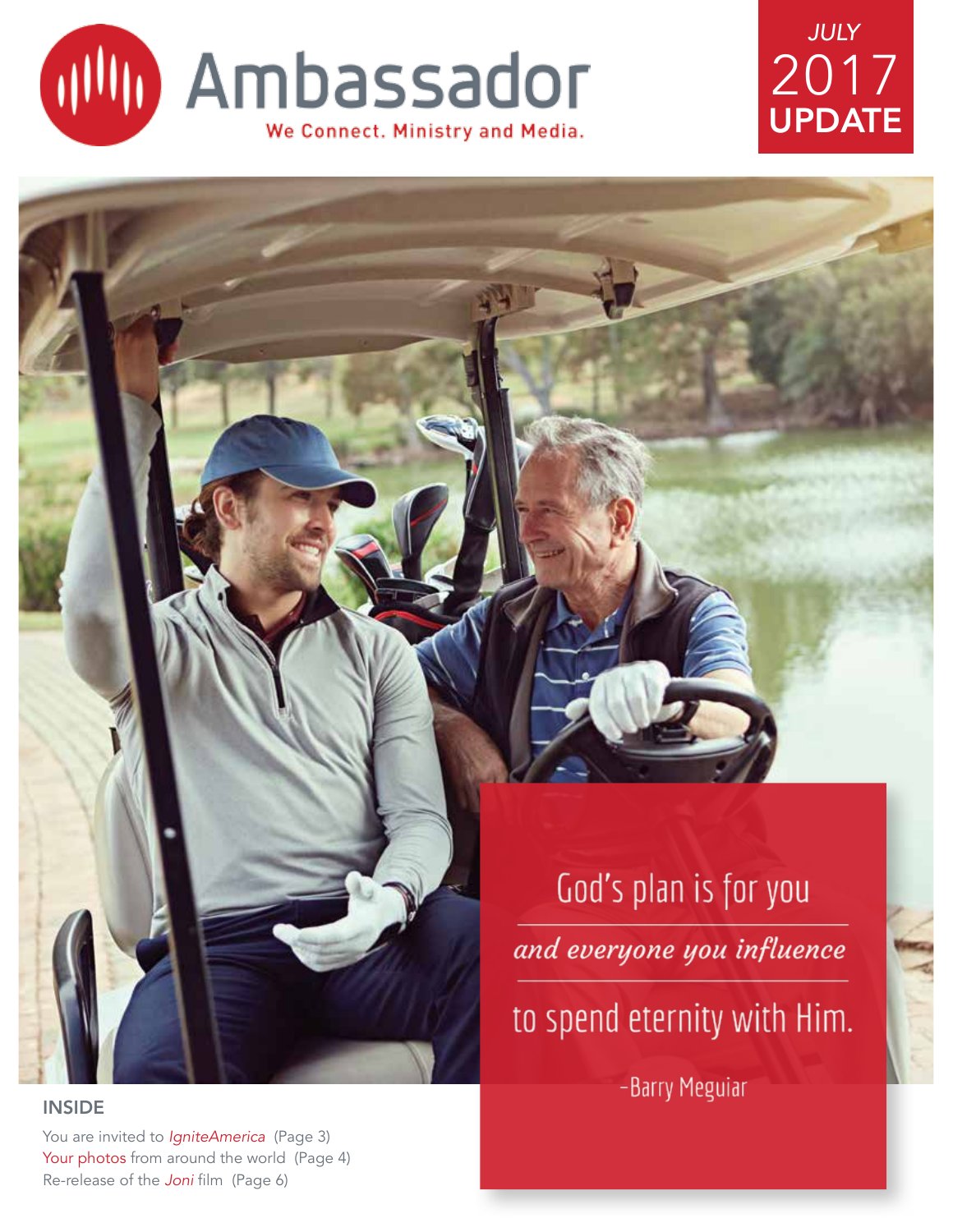Hooray, it's a boy! Hunter Blair Stonestreet was welcomed to the John & Sarah Stonestreet family on May 8. He joins three very happy big sisters in filling the Stonestreet quiver. That's the best "Point" possible!





The latest volume with **John** MacArthur's name on it is the substantive *Biblical Doctrine: A Systematic Summary of Bible Truth*. Sharing the General Editor work with Richard Mayhue, the full scope of theology is covered in the more than 1,000 page publication.



The grand total? It's 155,000 Spanish Bibles to Cuba, thanks to the most recent Haven project. Friends of the ministry funded the effort, with all donations going to the distribution of God's Word. Charles Morris has now been to the island three times, developing key church relationships that will ensure every Bible finds a ready heart to read it.

It's the best! That is . . . the *Best Devotional for 2017* as designated by the Evangelical Christian Press Association. Congratulations to Joni Eareckson Tada on the award for her beautiful devotional, *A Spectacle of Glory*.



Do you read the weekly email from Life Issues? In addition to news about life matters, a "Quote of the



Week" is featured for radio station partners to use on-air and in social media—like this one: *"A baby's life is at stake regardless of the circumstances. There's no problem that can't be handled with love and support, and abortion shouldn't be an option.''* -Brad Mattes, host of Life Issues.

## DID YOU KNOW? TECH UPDATE WITH *JIM SANDERS*

#### Hour 3 of Financial Issues Now Available on Amb-OS!

*The Financial Issues* radio and television program, led by financial expert and nationally syndicated host Dan Celia, has added a third hour, now airing from 9 a.m. to noon ET, Monday through Friday.

In his ministry, Financial Issues Stewardship Ministries (FISM, www. financialissues.org), Celia hones in on



biblical investing and advises Christians how they can honor God by choosing investments that are not associated with immoral or anti-biblical issues, such as abortion, pornography, same-sex marriage or other matters of concern to Christians. Celia educates investors by researching organizations that corporations support, and encourages biblically responsible, God-honoring investing.

For more information, contact Hamilton Strategies at (610) 584-1096.

#### Amb-OS Tip

We often receive questions about increasing the volume of files from Amb-OS since our files are all normalized to a maximum peak of -6dbfs. However, our User Interface can help you! On the main screen, click on the "System Info" tab on the far left. Look in the bottom left section of the panel and click on "Normalize to" and input the value 100. This will transfer all files at 0dbfs!



### NEW FOR THE SUMMER

\*Please welcome with us our summer intern, Dominique Paredes, who will enter her senior year at Vanguard University in the Fall. A Communications Studies major from Victorville CA, Dominique has a commitment to diversity, serving previously as president of *El Puente* ("The Bridge"), Vanguard's Hispanic Club, and next year working as the Multicultural



Senator for the university's Student Government Association. A Master's degree is in her future but, for now, we're glad she chose Ambassador for her internship assignment! *\*Dominique@ambaa.com* J*!*

# $2$   $1$ <sup> $1$ </sup> $1$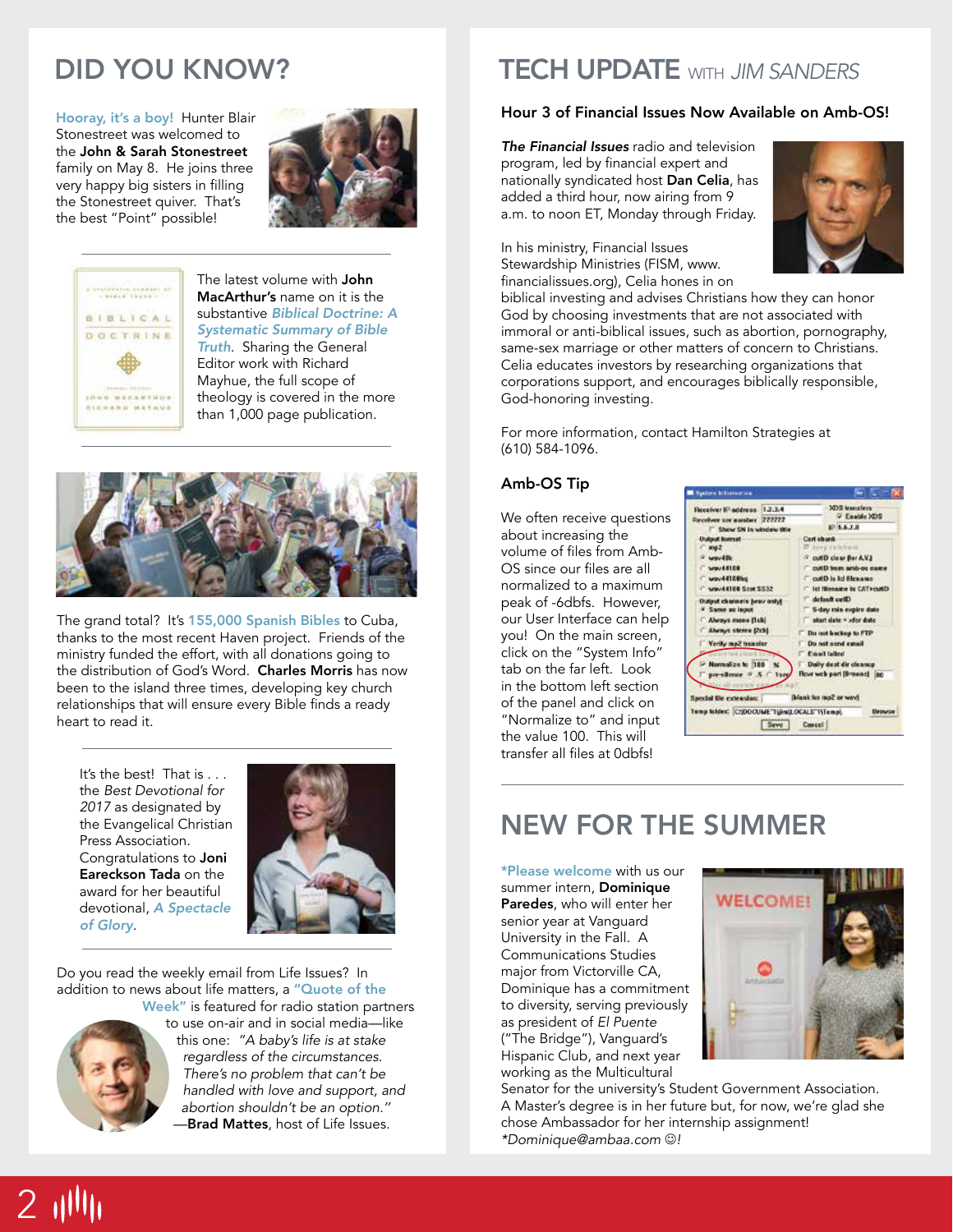

## **OPEN** INVITE

**AMERICA.com** 

## You are Invited to *IgniteAmerica!*

As an outgrowth of serving station partners with a 1:00 feature for just 3 years, **Barry Mequiar** became convinced that a nationwide effort to encourage Christian station *listeners* to engage in sharing their faith could result in something truly *explosive*. Following focus group input with station management from across the country, Barry and the team at Revival Outside the Walls began to develop not only the on-air tools but, even more importantly, an infrastructure of support that would become a highly effective "connecting point" for those motivated to get involved.

Already launched on pilot outlets, stations can sign up *now* to *immediately* receive :30s and :15s *daily prompts* (new every day—five days a week) that simply invite listeners to share their faith. Station partners can be further involved by participating in a secure software system (IgniteAmerica Community) that listeners can access to sign up, share their story, and find resources to be a witness for Christ.

Participating stations will be able to monitor activity … while listeners will be able to connect with *other* listeners in other

areas to encourage each other in the process. Data will be uniquely available to each participating station to help measure impact of the effort.

Already airing on premier stations such as Bott Radio Network, Life Changing Radio, and Faith Radio Network, the *IgniteAmerica* prompts have no "call to action" other than to visit a website with additional resources on how to engage in sharing your faith as a believer—that site accessible to partner stations for monitoring activity specific to their station's audience.

*INVITATION:* Will you join other launching stations for what we believe will be one of the most impactful and effective national efforts on behalf of evangelism?

*CONNECT:* Contact Selah@ambaa.com for more information and details; visit the website (www.igniteamerica.com) to read more; #IgniteAmerica.



#### *NOTE:* The prompts are completely independent of the *Ignite with Barry Meguiar* 1:00 features that continue to air daily.

#### MEET BARRY MEGUIAR

the country as a "car guy" … but his passion is to see every Christian sharing their faith, no matter the setting. The president of *Meguiar's*—known for the finest car care products available—spends his time leading *Revival Outside the Walls*, an organization dedicated to helping believers lean fully into loving God and then sharing that love with everyone we encounter.

### SOBERING FACTS

- **59%** of all Christians say they seldom or never share their faith with another person.
- of unchurched people are open to the Gospel. 80%
- $87\%$  of people not in church have at least  $\frac{87}{\sqrt{2}}$ one close friend who is a Christian.

3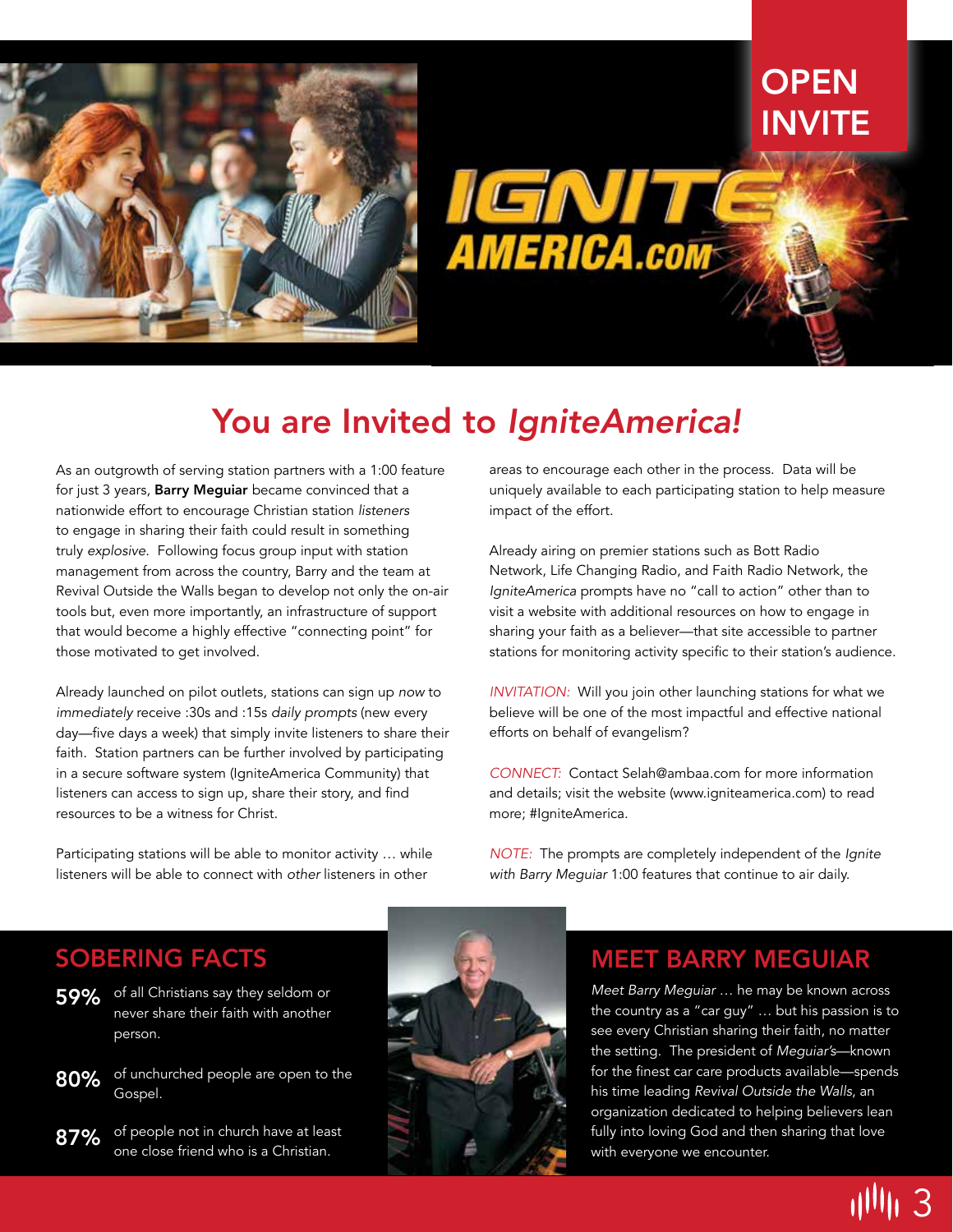## FACES & PLACES

JORDAN Carter Conlon was recently in Amman, Jordan, to encourage pastors and leaders from the Middle East including those serving in Jordan, Israel, Palestine, Lebanon, Syria, Iraq and Egypt. Reflecting on the opposition these men and women face, Carter has noted the importance of praying for those whose struggle is far different than ours.



CARMEL Jim and Jim at "James House" … it was a Focus/ Ambassador encounter again when Jim Daly and Focus on the Family hosted donors for a golf event at Pebble Beach recently.



 $ext$ ,  $-$ 

AT OUR HOUSE It was a delight to welcome Matt Austin (GM) and Sharon Geiger (Assistant GM and Outreach Director) from KCBI (Dallas TX) to Ambassador for the first time—and not just because they brought us a genuine Texas-baked pecan pie!

4 11111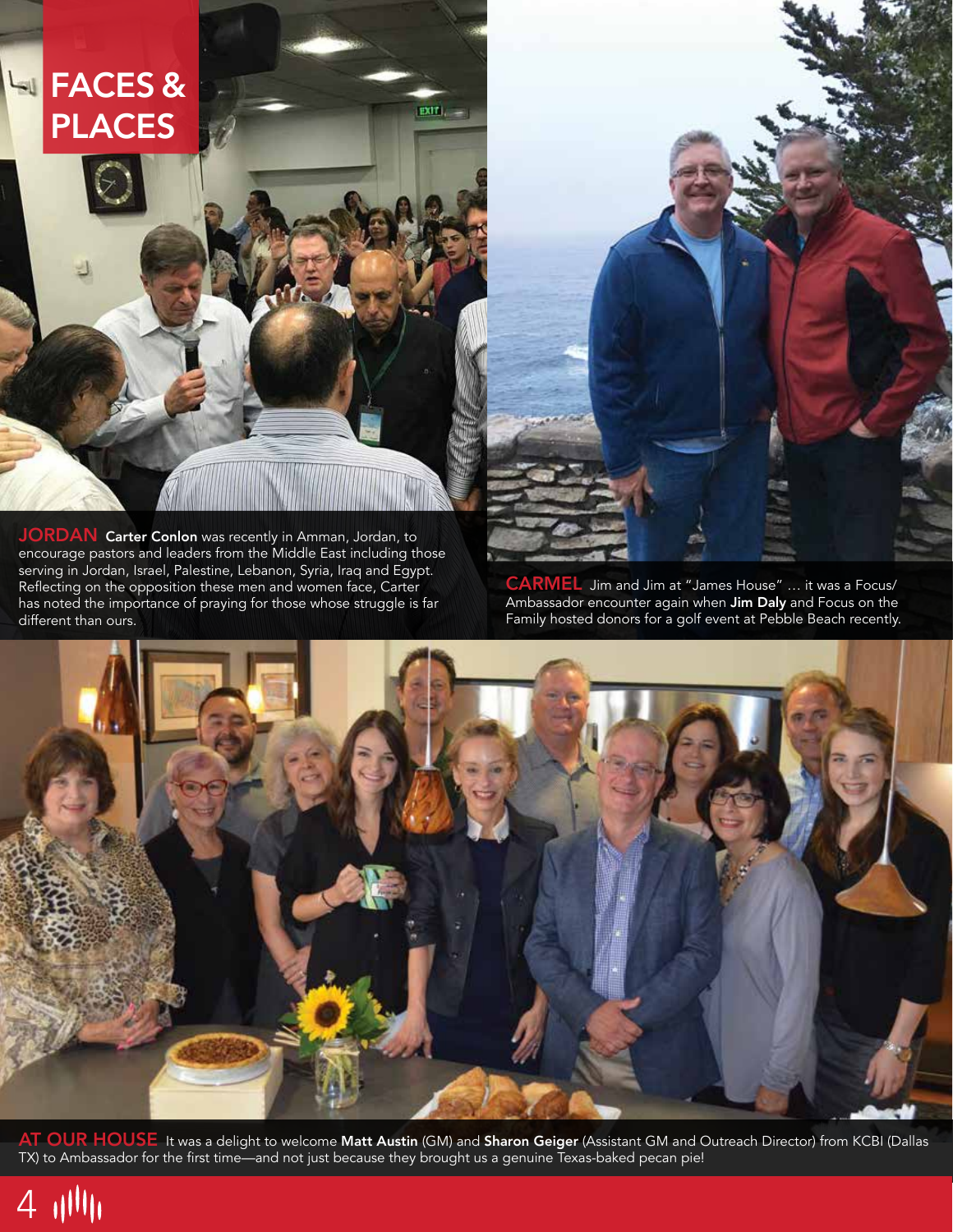

ORANGE COUNTY It was another "super gathering" of ministry/station/agency personnel when the Haven team visited KWVE facilities and AAA troops tagged along. Pictured (L-R): Lance Emma (GM), Charles Morris, Mark Shaffer (Community Relations Manager), Tamara Turner, Andrew Canavan, Troy Lamberth, Jim Sanders, Robert Baltodano (Assistant GM), Jerry Langford (KSDW Morning Show Host)



WASHINGTON D.C. While attending the World Summit in Defense of Persecuted Christians, Charles Morris was able to interview BGEA's Franklin Graham for a Haven broadcast. More than 130 countries were represented at the conference at which Vice President Mike Pence also spoke.



WENHAM An honorary Doctor of Divinity degree was conferred in May on Don Stephens by Gordon College (Wenham MA). Recognized for his longstanding service and for the profound impact of the organization he founded, Mercy Ships, the degree was given just prior to Don's address to the Class of '17 graduates.



 $\mathcal{C}$ 

DEFENSE OF PERSECUTED CHRISTIANS

 $SUMM1T$ 

WORLI

**HINGTON D.C.** Also at the WSDPC conference, convened by the Billy Graham Evangelistic Association, John Sorensen (Share Life Today) was able to meet with international representatives such as (pictured) Efraim Tendero, General Secretary and CEO for the World Evangelical Alliance and also Chair of the Board for Evangelism Explosion/Philippines.

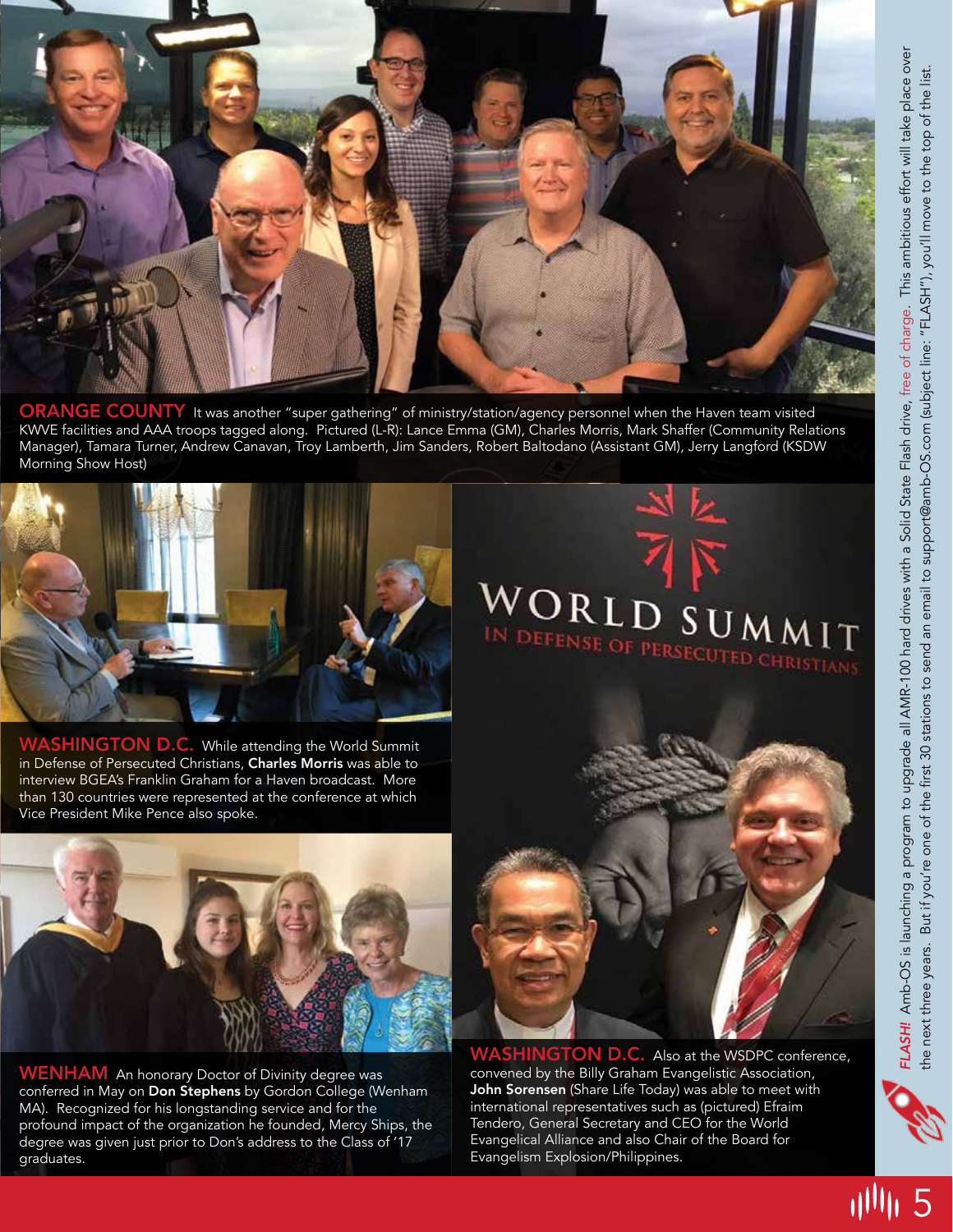## **MORE BOOKS**

## Got a BEACH CHAIR or HAMMOCK or A GOOD EASY CHAIR?

*[Here's even MORE] Good Reading Recommendations for this Summer*



*When Parenting Isn't Perfect* is new from Jim Daly (with Paul Asay) and is designed to help moms and dads



navigate the common goal of being that non-existent "perfect parent." Here's good advice shared through impacting personal stories and biblically-based encouragement for creating a home filed with love and laughter—how perfect is that!

*Meet Jim Daly:* For more than a decade, Jim has led the Focus on the Family ministry with all its various outreaches including the capstone daily half-hour program he anchors, now heard on nearly 2,000 station outlets in the USA in addition to global outreach. Though highly respected in this pivotal role, he continues to speak—and write—out of a "real world" knowledge as the son of a broken home and as dad to two sons, sharing the parenting with wife, Jean. The family resides in Colorado Springs.



*English Lessons: The Crooked Path of Growing Toward Faith* illustrates the adage that "the apple

Andrea Lucado

doesn't fall far from the tree." Authored by Andrea Lucado, a popular blogger and, yes, daughter of Max (and Denalyn), the book is her first—a memoir on wrestling with faith, doubt and spiritual identity.

*Meet Andrea Lucado:* After graduating from Abilene Christian University and then studying at Oxford-Brookes (UK) for her masters, Andrea worked in PR/publishing in Nashville before making Austin TX her home. In addition to her popular blog, she is a freelance writer. And a self-proclaimed "question asker" who promises she doesn't plan to stop doing so. Visit her eponymous website at AndreaLucado.com to get even better acquainted!



*Singles in Your Church* explains that there are now more



single adults than married in the US—yet the evangelical church continues to focus primarily on serving couples and families. Gina Dalfonzo urges us to consider how we can also welcome those who are too often marginalized because they are single—whatever the cause.

*Meet Gina Dalfonzo:* In her spare time, she reads voraciously, plays the piano, gardens, dances, and makes jewelry. But spare time is sparse as Gina is editor of BreakPoint.org and a regular contributor to content for The Colson Center. Someone mention "A Christmas Carol?"—that's right up Gina's alley as she also edits "Dickensblog"—a site dedicated to all things Charles Dickens.

## **MOVIE** TRIVIA

#### JONI . . . *Starring Joni!*

Remarkably, these are just a few of the treasures (except for the copy of Update!) that have been re-discovered in anticipation of marking the 50th anniversary this summer of Joni Eareckson Tada's accident diving into the Chesapeake Bay.

One part of the celebration will be a digitized re-release of the Joni film, originally released in 1979 at a "Red Carpet" event in Southern California on August 6.

So … here's a bit of trivia—and the first ten to respond to Peg@ambaa.com with the correct answer will be sent a copy of Joni's story. *Can you name Joni's beloved horse?*

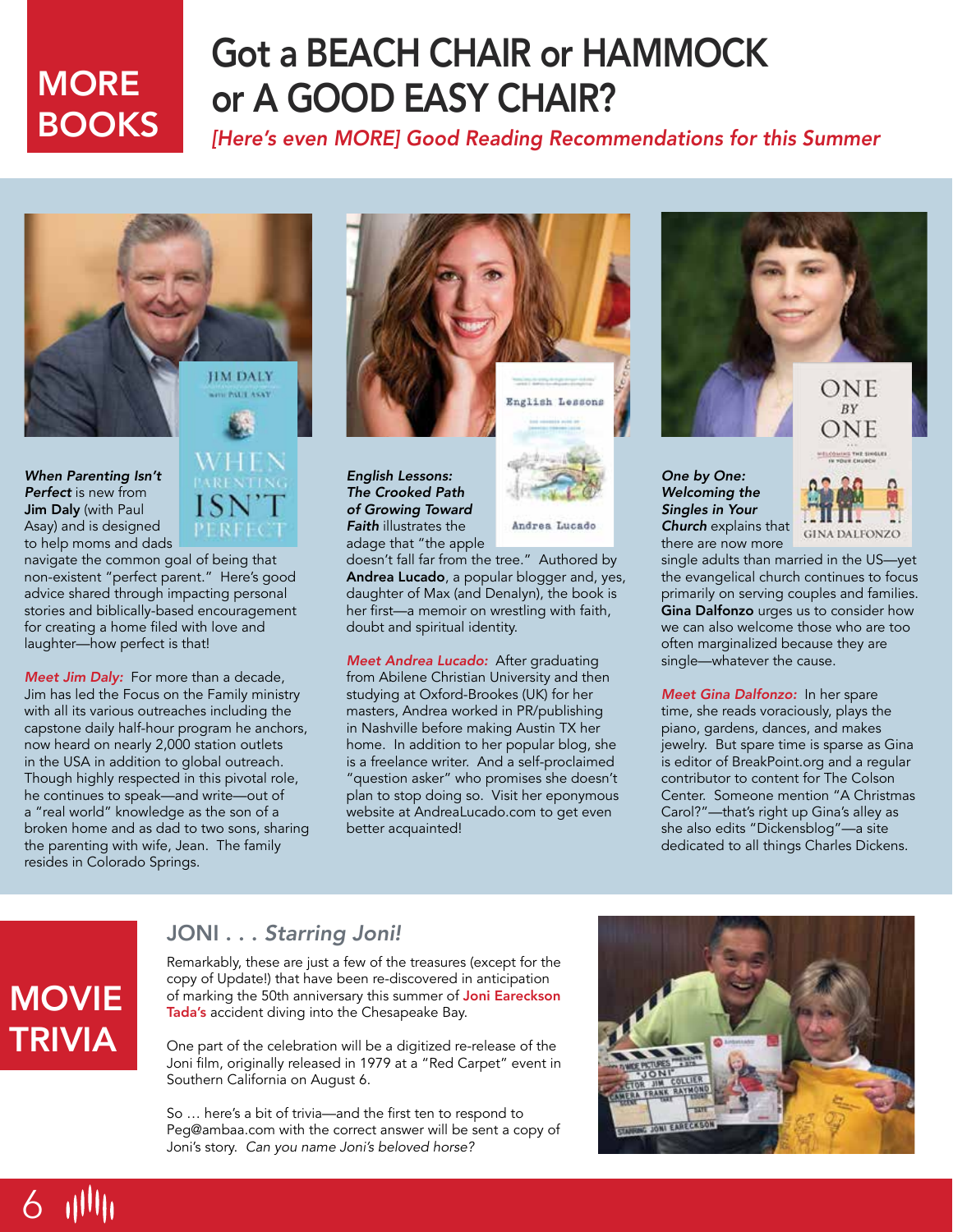### QUESTION OF THE MONTH COMING UP THIS MONTH

#### *What date on your July calendar are you most looking forward to?*

I've circled Saturday, July 15 in bright red on my calendar. I'll be with family, celebrating my dad's 92nd birthday and my mom's 85th (they both have July birthdays). It'll be a sweet time with our very large extended family, homemade ice cream and maybe even a few leftover fireworks!



Sharon Geiger | Asst. General Manager/Outreach Dir. KCBI-FM | Dallas-Fort Worth, TX



When you live in the dark, frozen tundraland of Wisconsin, ANY July date is "pinch-me-I-mustbe-dreaming-good!" We're all looking forward to the Lifest music festival in Oshkosh July 6-9. It's a great time to connect with our listeners, make new friends, and listen to live music from our favorite artists.

Heidi Prahl | Donor & Community Relations WEMI-FM/WEMY-FM Radio | Appleton/Green Bay, WI

July 12th. That's the due date of my first grandchild. Though as we who've been there before well know, that date could be give or take a few days (or weeks). But whenever he comes, my wife Jenny & I will be thrilled!



Scott Tsuleff | Manager For Programming WBCL Radio Network | Fort Wayne, IN



I am looking forward to July because my husband will be able to drive again. My Mark had a seizure back in December and they found he had a brain tumor. He had surgery on his birthday, Dec. 23, and we spent Christmas in the hospital. He has gone through the standard

treatments and his last MRI was wonderful. Praise God from whom all blessings flow!

Jan Markowitz | Program/Music Dir./Afternoon "Host" WNPQ-FM | Canton, OH



*What's on your July calendar? Chime in at our blog: ambaa.com/news*

JULY 15 In Des Moines, Jim Garlow speaks at the sixth annual Family Leadership Summit 2017: Principle over Politics. Others speaking include The Benham Brothers, George Barna, and U.S. Senator Joni Ernst (R-Iowa).



JULY 16-24

More than 5000 Cru staff will be at Colorado State University (Fort Collins) for the bi-annual summer training. Speakers for the conference include Eugene Cho, Andy Crouch, and Cru President Steve Douglass ("Making Your Life Count").



### IT OPENS IN NOVEMBER

Excitement continues to build as the opening of Museum of the Bible draws closer. Here are a few facts to help you envision the work that's been underway!



• Crews have constructed over 6127

linear feet of scaffold platform—that equals about 20.5 football fields.

- Almost 24,000 cubic yards of soil have been excavated from the site—that's enough to fill 9.5 Olympic swimming pools.
- Providing the Museum's foundation, 7,072 linear feet of driven piles have gone into the ground—that's 13 times the height of the Washington Memorial.

• Approximately 306,464 bricks will help the museum take shape—that's 38.7 miles of bricks (20 times the length of the National Mall).

### COMING SPRING 2018

New from FamilyLife next year will be a video series to encourage moms and dads in how we lead the next generation to walk closely with Jesus. Entitled *"FamilyLife's Art of Parenting,"* the series is from the same creative team that helped to produce the ministry's *"Art of Marriage"* project. Watch for more details this Fall!



7